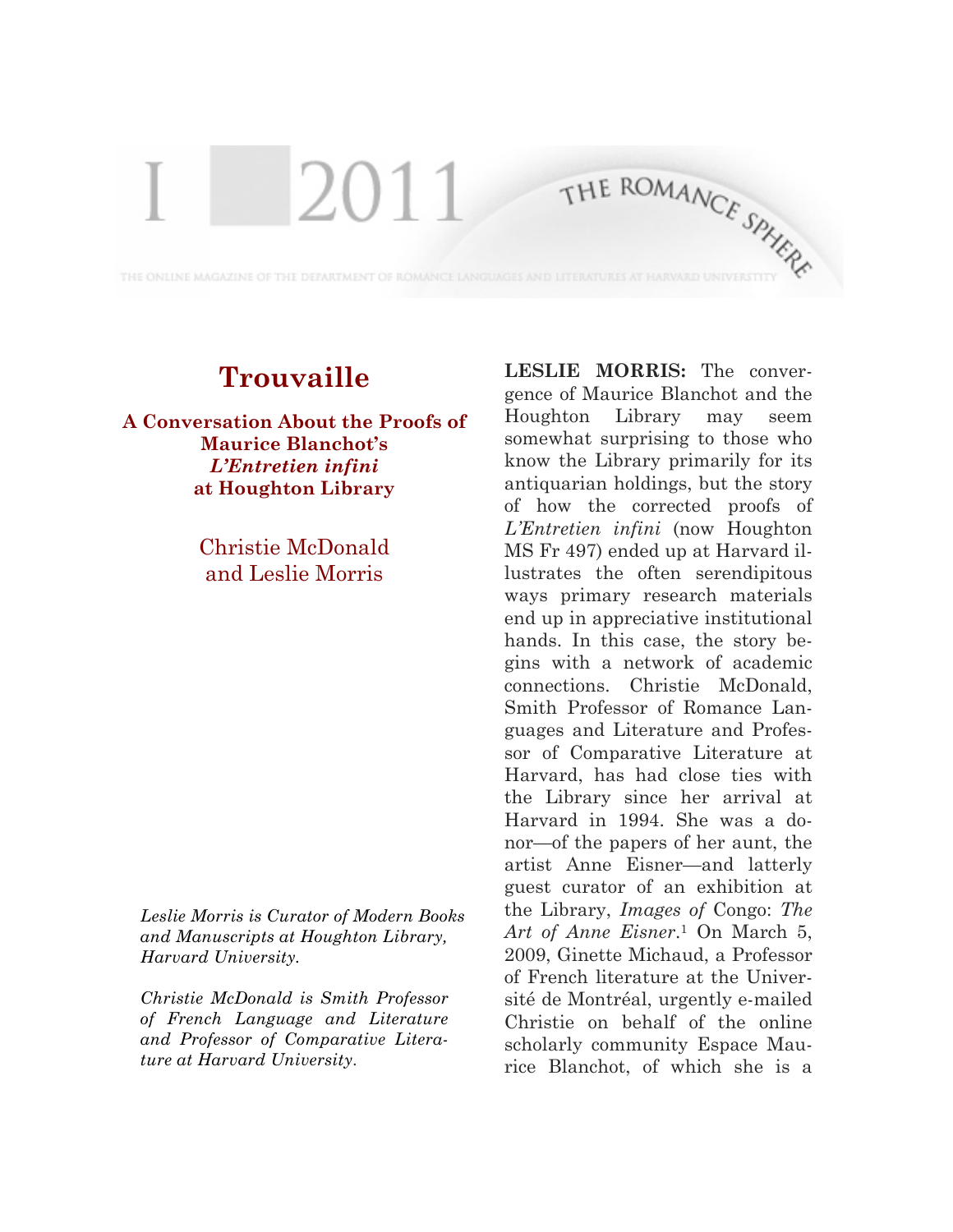member of the board. They had just learned that several Blanchot manuscripts were for sale perhaps the only extant working materials left by the famously reclusive writer. Michaud forwarded the bookseller's description of "the literary sale of the century," and confirmed that this was an "exceptional and rare archive." The Espace Maurice Blanchot board wanted a safe institutional home for the materials where scholars could study them, rather than see them disappear into a private collection. Could Harvard help save these manuscripts for scholarship? (Given the size of its endowment, Harvard is often assumed to have ample money to spend on acquisitions; but such, alas, is not the case. We must buy prudently.) Perhaps a word is needed here about Maurice Blanchot, for those who may not be familiar with Blanchot's work.

**CHRISTIE MCDONALD**: Maurice Blanchot (1907-2003), novelist, literary theorist, philosopher, and journalist—though a reclusive figure in the literary word—had a profound impact on such twentiethcentury thinkers as George Bataille, Emmanuel Levinas, Jacques Derrida, Gilles Deleuze, Philippe Lacoue-Labarthe, and Jean-Luc Nancy. In his literary criticism, he wrote about Beckett, Hölderlin,

Kafka, Mallarmé, Proust, Rilke, Sade, among others, and he asked the question: what is literature? In philosophical dialogue with Hegel, Nietzsche, and Heidegger, he analyzed ontological and ethical questions. He developed a theory of writing and the book that moved away from metaphysical truth toward a sense of absence and an ethics of the Other ('community') that was irreducibly plural. His career involved extreme changes: having disengaged from his rightwing political nationalist writings during the 1930s, Blanchot reengaged on the left in 1958 with the Algerian War; he was one of three authors for the Manifesto of the 121 intellectuals who called on the French government to recognize the right to independence in Algeria and denounced the use of torture. Blanchot was also active during the political events of May 1968 in Paris. Blanchot is the author of *Awaiting Oblivion, The Book to Come, Death Sentence, The Madness of the Day, The Space of Literature, The Step Not Beyond, Thomas the Obscure, the Unavowable Community, The Writing of the Disaster,* and *The Infinite Conversation*, among other works.

**LM:** Upon reading Michaud's plea for help, Christie immediately emailed me and Mary Beth Clack, the reference and research librar-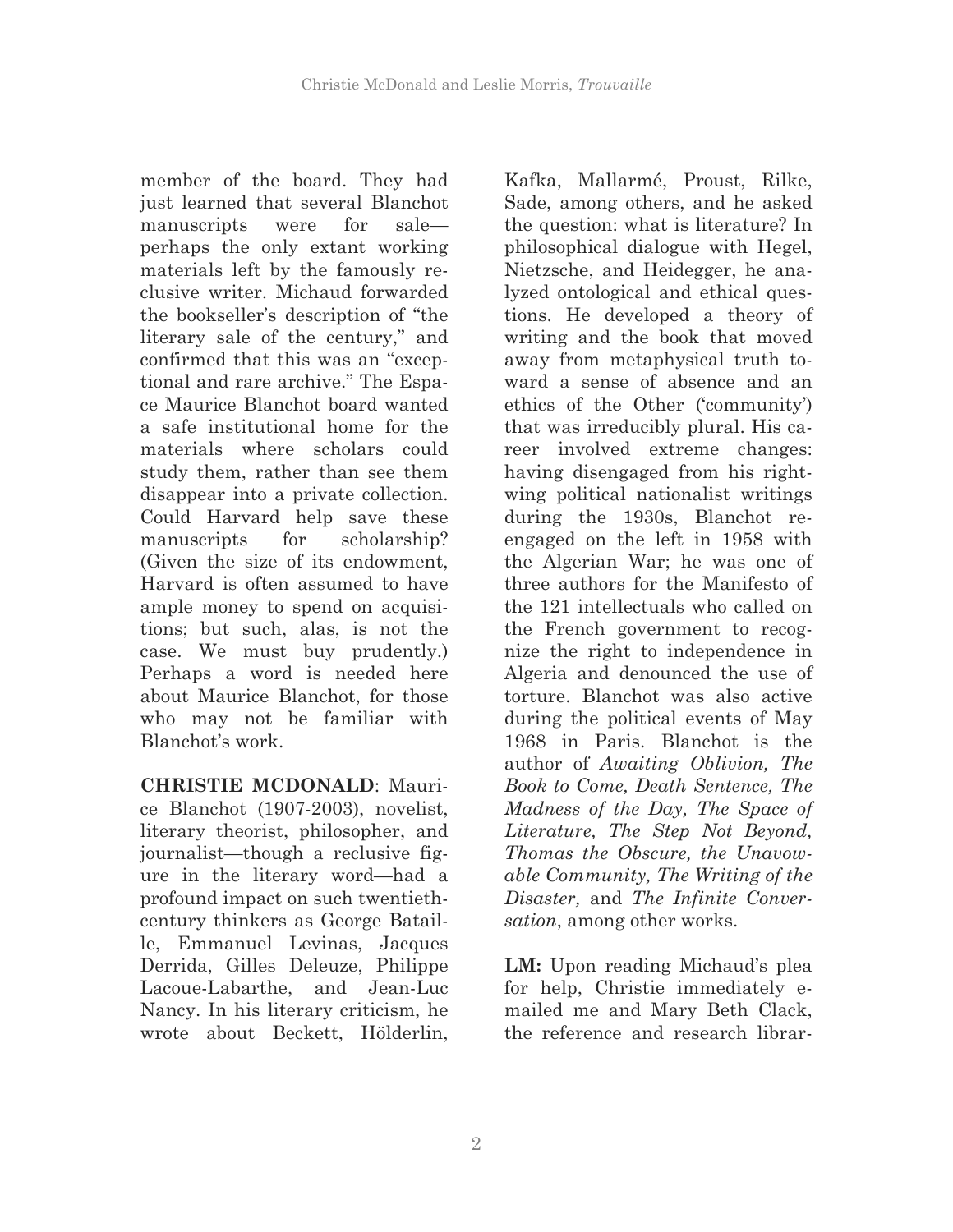ian for Romance Languages, asking whether such a purchase might be possible. A plea from a senior faculty member and good friend of the Library of course needs a prompt response. Christie forwarded Ginette Michaud's e-mail, which gave me more details about the Blanchot material. Old Head Books & Collections in Skibbereen, County Cork, Ireland, was offering for sale eight books from Blanchot's own library: these included the proofs of *L'Entretien infini*; proofs for *L'Attente, l'oubli*; and other materials. They were described by the seller: "[these] may be the only remaining materials reasonably describable as 'manuscripts' to have been preserved from among his effects at his death in 2003, and it was only by chance that these survived. They were salvaged from the rubbish-bin by the husband of Blanchot's long-time housekeeper." All were priced accordingly.

An appealing story, and sure to whet the collector's appetite with its claim of extreme rarity, a "last chance" to own a piece of one of France's most important literary theorists. Was it true?

I found the website of Old Head Books, but could not find on it any mention of the Blanchot materials. Michaud had heard of their availability through a post on a blog posted in March 2009;2 perhaps they were already sold? I e-mailed the dealer inquiring and, while waiting for a reply, did a little research on that claim of extreme rarity.

What I found, or did not find, supported it. I could find no *fonds* of Blanchot papers in any of the major European online catalogues, nor in the central place for American research libraries to describe their manuscript holdings, ArchivesGrid. I did find scattered correspondences, in the Marc Eigeldinger papers and in the Georges Poulet papers, both at the Swiss National Library, and what might be correspondence in The Review of Contemporary Fiction/Dalkey Archive Press records at Stanford University; and material about Blanchot in the Bellos Manuscripts and in the Cid Corman papers at the Lilly Library, Indiana University, and in the Jacques Derrida Collection and the Paul de Man papers, both at the University of California, Irvine. Of course, a large number of European libraries, and their American counterparts, do not have their manuscript holdings described in whole, or even in part, electronically. A search in Google did not reveal any news announcement of the acquisition of Blanchot's papers. It appeared that the seller's description that these might be the only working "manuscripts" to survive might be true.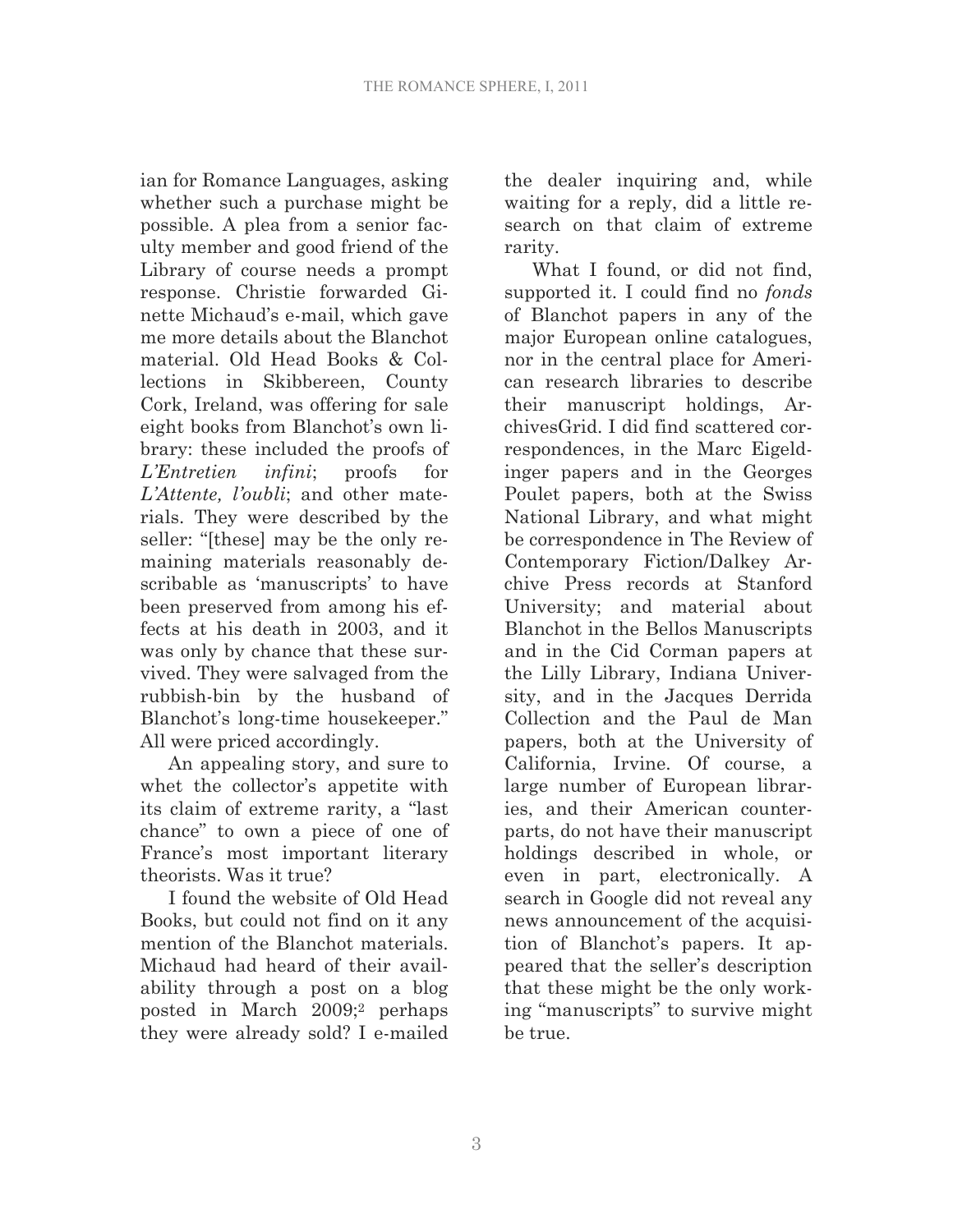In the meantime, the proprietor of Old Head Books, N.J., e-mailed a list of all of the Blanchot material for sale, stating that they were offering them on consignment. A few hours later, N.J. sent a second email stating that, actually, the material was right around the corner from me, at Lame Duck Books in Cambridge! This was good news it meant that a physical inspection of the proofs was possible, and Christie and I could judge for ourselves how important the materials might be for research—and I contacted John Wronowski, proprietor of Lame Duck Books, to request an appointment for myself, Christie, and Mary Beth Clack. This was arranged for 11 March. We met at the shop, and carefully examined each of the Blanchot items for sale.

It was soon clear that the *L'Entretien infini* proofs were the most important piece in the lot, and that they, in particular, had enormous research potential—it was also clear to me that, at the prices stated, we could not afford all, or even most, of the Blanchot *trouvaille*. After some negotiation over the price, the Library was able to purchase the proofs by combining its funds with those of the French, Italian, and Scandinavian Collections of Widener Library, supplemented by a generous gift from an anonymous donor.

Subsequent research has shed

additional light on the discovery story told in the bookseller's description.3 Upon Blanchot's death in 2003, his concierge was asked to clear his apartment which, as might be anticipated, was filled with books. She contacted Marie-Josée Béalu, widow of the wellknown French poet and bookseller Marcel Béalu, and her partner Richard Conte, whose shop is located at the corner of rue Madame and rue de Vaugirard—in other words, the nearest booksellers to Blanchot's apartment. They bought the books in the apartment. Shortly thereafter, Richard Conte returned to the apartment and examined what the concierge had thrown out: papers (letters, corrected proofs, photographs, and personal papers such as a *carte d'électeur*) and Blanchot's personal effects (desk, clothing, etc.). Conte retrieved the papers from the rubbish; and he found some letters in the books he had purchased from the concierge. From Conte, they entered the book trade, and the proofs mentioned above, as well as corrected copies of *Le Dernier Homme* and *L'Arrêt de mort,* were purchased by the respected Nimes bookseller Jean-Yves Lacroix. He housed them in custom boxes made by the French binder Julie Nadot, and, in May 2006, sold them to John Wronowski of Lame Duck Books in Cambridge, Massachu-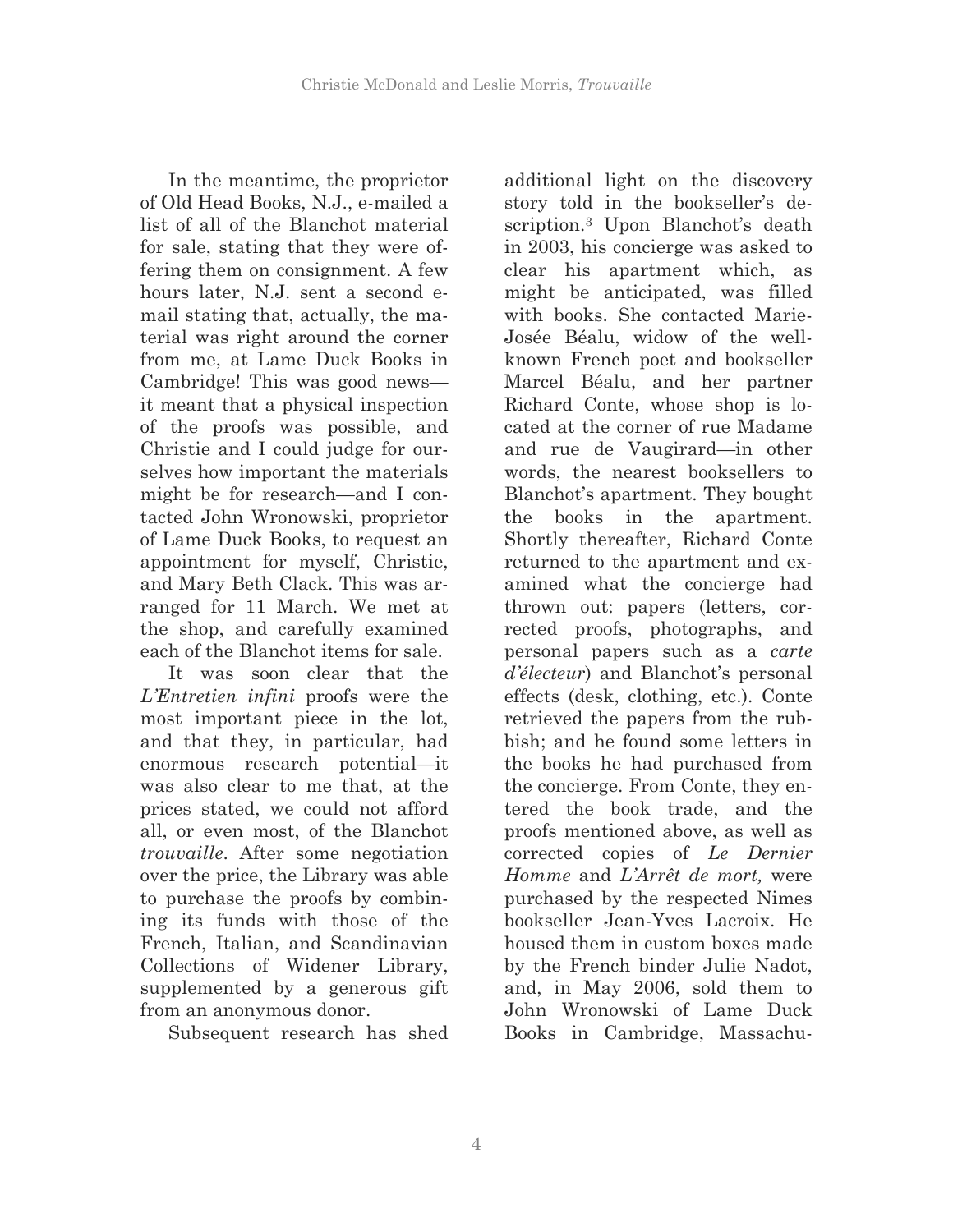setts. The Blanchot material appeared in two of Lame Duck's catalogues, but, when they failed to sell from there and his own website, Wronowski tried listing them on other web sites, where they were finally noticed by the author of the blog, and came to the attention of Espace Maurice Blanchot.

While these proofs had been circulating in the book trade for several years before they were purchased by the Library, it is only now that they are in institutional hands and part of the story has been documented. The announcement on the Houghton Library website of the purchase<sup>4</sup> brought others forward to share what they knew about Blanchot's papers, including Blanchot scholar Eric Hoppenot:5

Sans être mandaté formellement et juridiquement par Cidalia Da Silva Blanchot, fille adoptive de Maurice Blanchot, héritière et ayant droit de l'auteur, je tiens à signaler que jamais ni Maurice Blanchot, ni sa fille adoptive n'ont vendu ou essayé de vendre, des brouillons, des manuscrits, des carnets, des tapuscrits, des lettres, des jeux d'épreuves ou tout autre forme de document personnel appartenant à l'œuvre de Maurice Blanchot.

["Although I am not formally or legally authorized by Cidalia Da Silva Blanchot, Maurice Blanchot's adoptive daughter, who is his heir and *ayant droit*, I would like to state that neither Maurice Blanchot nor his adoptive daughter sold, or tried to sell drafts, manuscripts, notebooks, typescripts, letters or proofs, or any other kind of personal document belonging to Maurice Blanchot."]6

It is our hope that the publication of what Christie and I know at this point in our research will bring those with further facts forward, to have their accounts made part of the public record.

**CM:** There I was sitting in a bookstore, flanked by an experienced curator and librarian (Leslie Morris and Mary Beth Clack), looking page by page at the corrected proofs of Maurice Blanchot's *L'Entretien infini*. In a busy week of the academic year, all three of us had met, and what we found was quite moving: handwritten annotations, as well as typewritten sheets inserted into typeset proofs. As this happy find, this *trouvaille*, unfolded before our eyes, we became convinced that it would be important to make this precious document available to scholars. The word "*trouver*" in its etymology in French includes both searching and discovering something by accident, and the suffix "*aille*" indicates the result of an action and a collective. The search and rescue mission of this acquisition, and its safe arrival at Houghton Library (open to all scholars for consultation) was for us a *trouvaille* in all of these senses, and it has allowed us a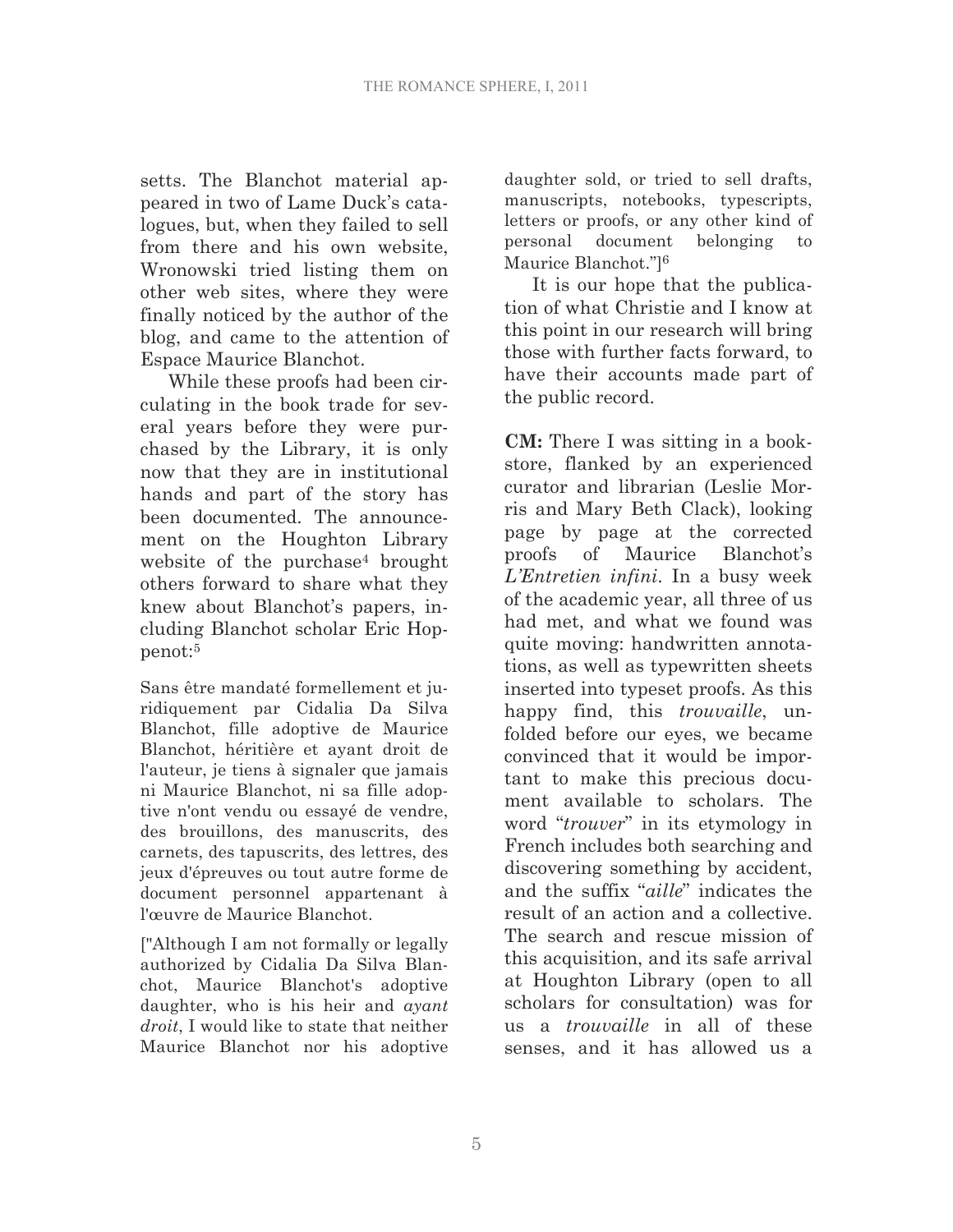glimpse into the writing process of Blanchot in a crucial period of work.

Blanchot is well known for his difficult writing, and it was almost as if there was an understanding that, outside the intense dialogue among a group of writers (Bataille, Levinas, later Derrida and others), his work—like Mallarmé's poetry was bound to remain obscure—as if he were almost the theoreticians' writer. I read Blanchot as of the 1970s, and a colleague at the Université de Montréal with whom I co-organized a colloquium around Derrida's work, Claude Lévesque, had written beautifully about how Blanchot displaced the tradition of metaphysics in his work.7 But it was only when I looked at these proofs and reviewed some of the historical and critical literature, published in more recent years, that I began to understand how this work reflected change in Blanchot's thought, in particular, and generational change within French writing more generally.

*L'Entretien infini* (*The Infinite Conversation*) is a book largely constituted from work written between 1958 and 1969. The book crosses disciplines (literary criticism, philosophy, and political thought) and genres, presenting a series of fragmentary dialogues (with anonymous interlocutors), meditations, and complex arguments*.* It is widely considered his theoretical masterpiece, and the proofs bear witness to the reformulations of Blanchot's thought during this period: his continuing search for a form through which to express them.

In 1969, Maurice Blanchot wrote to his longtime friend and Gallimard editor (as well as anonymous author of *Histoire D'O*) Dominique Aury that, some years before in 1965, he had finished a rather long volume from numerous articles published in the *Nouvelle Revue française* and some unpublished articles; he wondered if Gallimard would be interested in publishing it.8 This may have been the first of two typescripts to which Hoppenot alludes in an email. Blanchot continued to make changes in the set of proofs now at Houghton Library, including the addition of his preliminary "Note" in which he writes that, beyond the exhaustion of traditional literary genres (the novel, poetry, and criticism—even as they continue to be written), literature asks an important and compelling question: "'What would be at stake in the fact that something like art or literature exists?'"9 The text that engages this question—conditioned, he writes, by the possibilities of knowledge, discourse and political struggle—has emerged through language and writing. Writing puts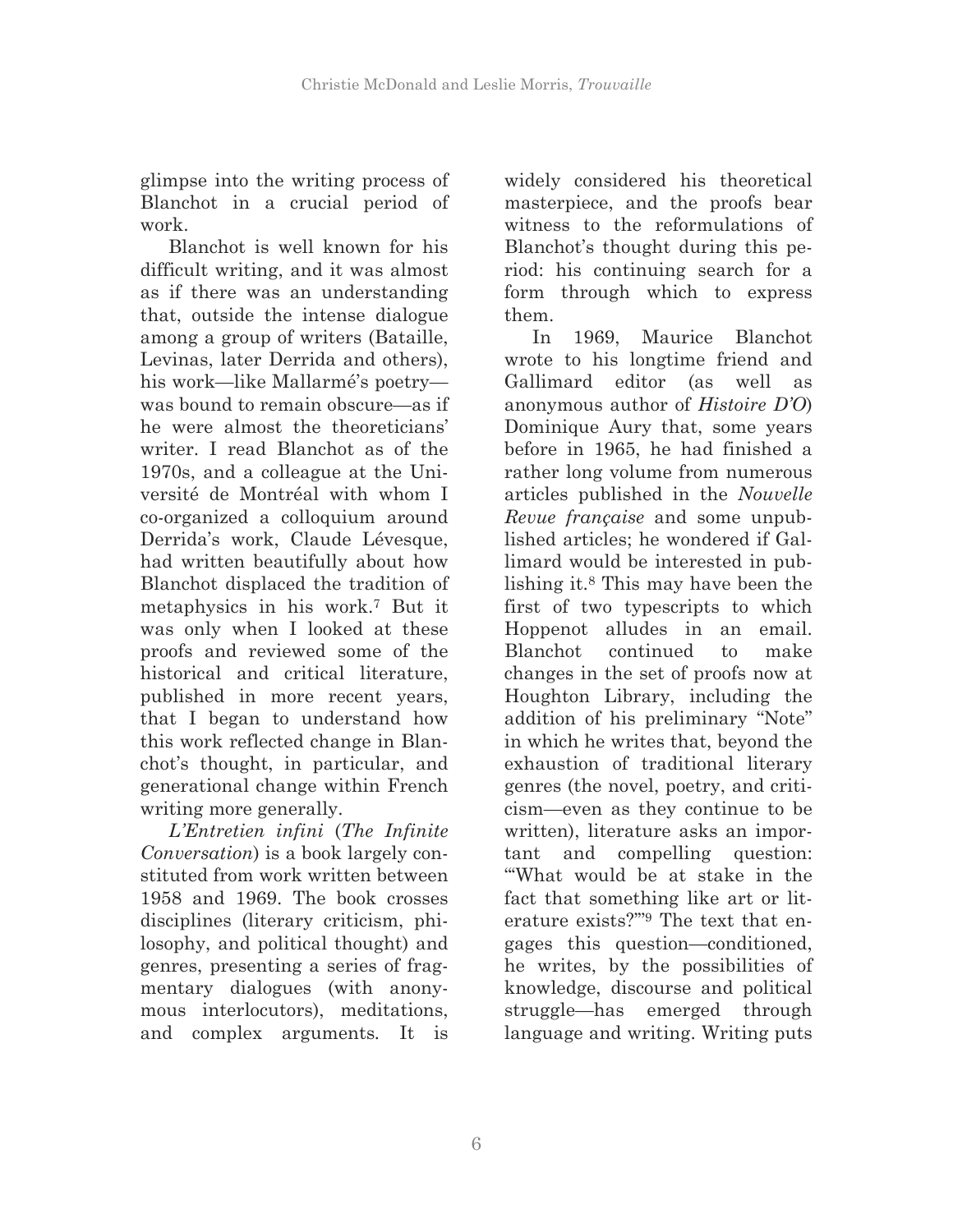everything into question: the Self, the Subject, the Book, Truth, God, and Unity. Writing cannot simply be reduced to communication through whatever medium it might come, as Blanchot foresaw that the book would not remain the only form. "Writing in this sense… supposes a radical change of epoch… Writing becomes a terrible responsibility… [It] is the greatest violence, for it transgresses the law, every law, and also its own" [IC, xii; EI, viii].

Now, a number of scholars have meticulously traced the changes from the printed articles to the published version of *L'Entretien infini* (Leslie Hill, Michael Holland, Christophe Bident, among others),10 although none mentions having consulted these proofs. Why Blanchot made so many changes at this stage of the editorial process remains unclear, and my attempts to reach Gallimard's archives for information have not been answered. The proofs afford a remarkable opportunity to track changes in Blanchot's thought. A first inventory of the changes<sup>11</sup> turned up both single word changes and more extensive typewritten inclusions that appear in the published French version, as well as a number of excisions. All point to the movement of Blanchot's thought—testing the limits of literary, philosophical and political thought: the possibility or impossibility through language and writing to find ultimate truths about humanity, alterity, and community.

What can unpublished material tell us about an author? Some would say that published work represents the definitive thought of a writer and would discount preparatory sketches and drafts; others would say that the unpublished works might be more telling about the intention of an author. Scholars who have engaged in what is called Genetic Criticism (the European branch of criticism that works with the various drafts and marginalia of works by such authors as Proust and Flaubert where extensive material is available)12 track the visible marks of the creative process. By exploring a work in progress, this kind of criticism has traced problems of uncertainty, putting unpublished and published texts on the same level for purposes of interpretation. Blanchot's writing poses a challenge, not only because of the great paucity of material available (manuscripts, correspondence, etc.), but also because he was reflecting theoretically on change even as he effected it in his writing: revising, adding, deleting. The transformation from written articles to the fragmentary form of *L'Entretien infini* became crucial to this development: consisting of dia-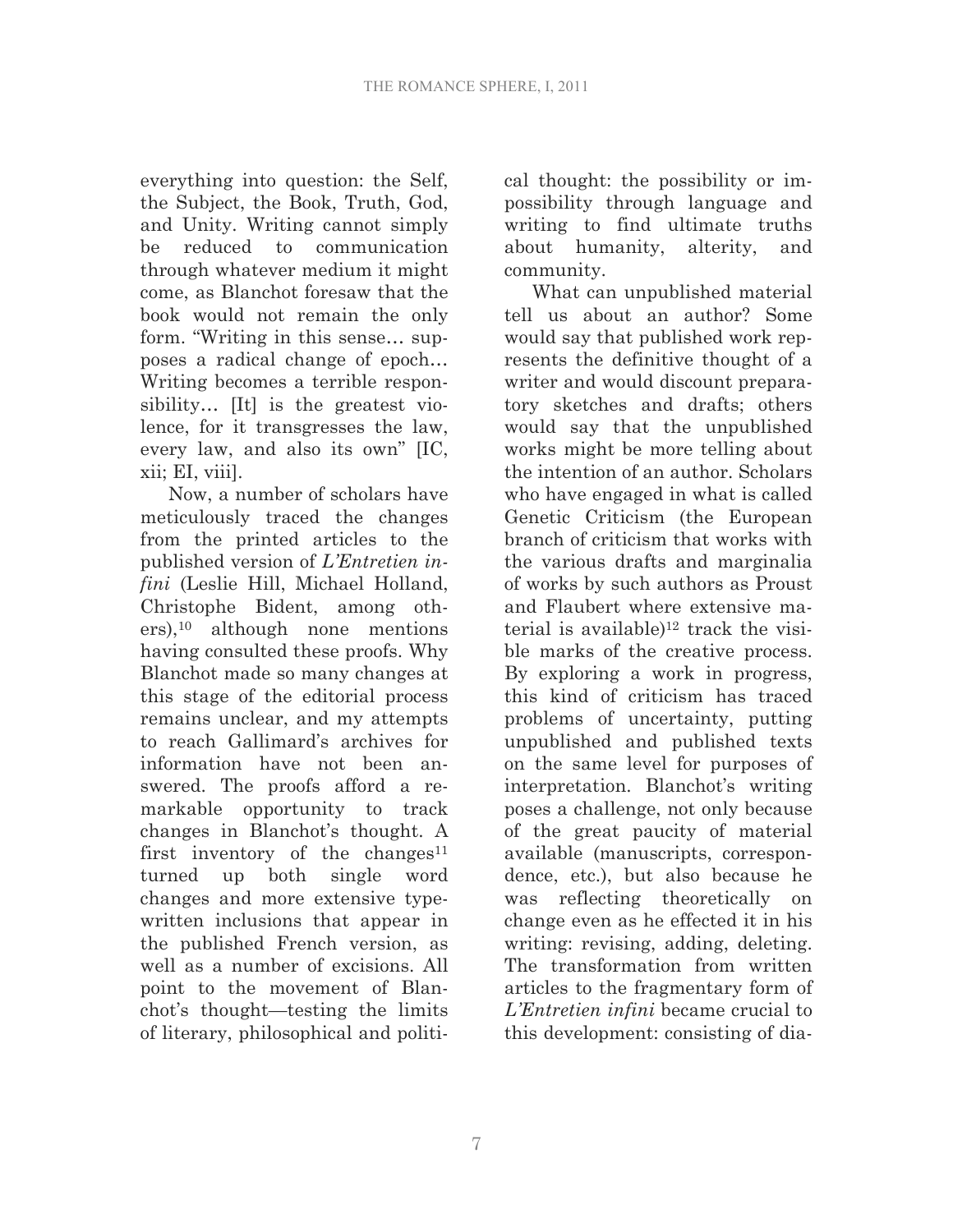logues set off by dashes without named interlocutors (unlike this dialogue!), and fragments marked by double daggers  $(\pm\pm)$ . The disruptions, questions, and suspensions created by this fragmentary writing sculpt a deep-seated interrogation of the philosophical tradition of thinking through literature: who the subject of writing is, to whom writing is addressed, and how form reflects these questions as a performance.

I will give three brief examples of change in the proofs that I hope will be of interest to those who may want to consult them at Houghton Library, in particular, and to all those interested in how an author brings about change in his or her own work.

The first change concerns the way in which literature meets the Western philosophical tradition of thinking and deals with ontology as the science of being. Blanchot shifts the focus here from Heidegger's question of being to the ethical question of the Other (which became central for the work of his good friend, the philosopher Emmanuel Levinas), and in so doing explores the limits of conceptual language. Blanchot concludes the section entitled "The Most Profound question," (Chapter II of the first part, *Plural Speech (the speech of writing)*), with a question in a footnote: "Must we not say: 'the most profound question' is the question that escapes reference to the One? It is the other question, the question of the Other, but also the always other question" [IC, 440; EI, 34].

A little further on, we see the reworking of nearly an entire page, including the addition of six lines, in Chapter VII, "The Relation of the Third Kind (man without horizon)," within the same section, *Plural Speech (the speech of writing)*  [IC, 71; EI, 101-2]. Blanchot asks just prior to the revisions: "if the question 'Who is *autrui*?' has no direct meaning, it is because it must be replaced by another: 'What of the human "community," when it must respond to this relation of strangeness between man and man" (IC, 71; HP, 101). Here green indicates the proofs, and the underscored words indicate the word changes requested by Blanchot for the published version:

HOUGHTON PROOFS [henceforth HP]:

*…l'homme que l'expérience du langage conduit à pressentir, rapport sans commune mesure, rapport exorbitant? Et cette question ne signifie pas non plus que l'Autre — autrui — serait seulement une manière d'être ou une fonction* [becomes "*obligation*"] *que chacun remplirait tour à tour, à moins qu'il ne s'y dérobe, qu'il le sache ou non. Il y va d'infiniment plus. Dans ce rapport, l'autre — mais lequel de nous deux est l'autre? — est* [becomes "*serait*"] *radi-*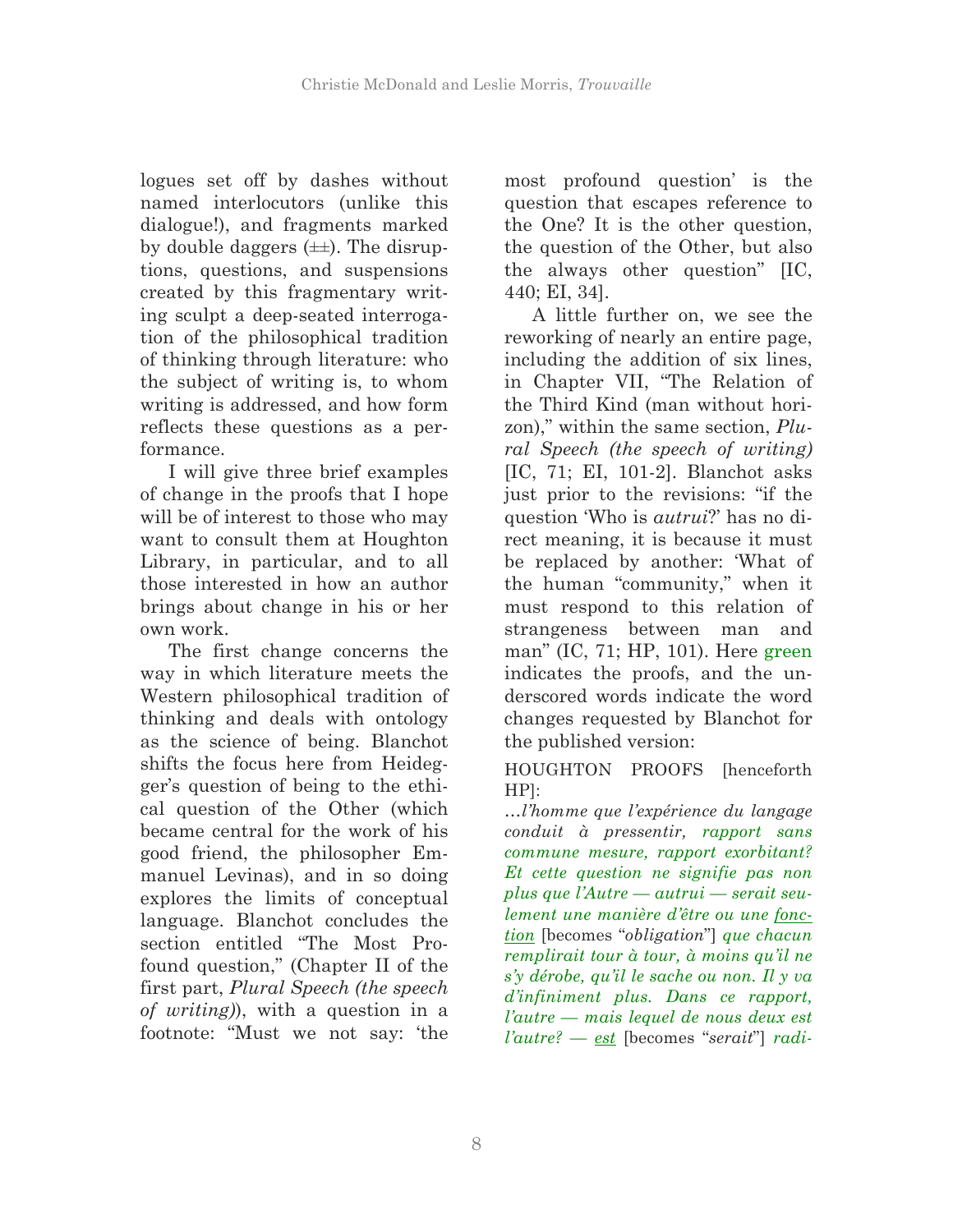*calement autre, n'est que l'autre et, en cela*, [addition inserted begins here: "*en cela, nom…"manque à son lieu"*] *présence de l'homme* [these three words deleted] (HP,101).

[A relation with common measure, an exorbitant relation—that the experience of language leads one to sense?' And yet this question does not signify that the Other—*autrui*—would be simply a way of being, that is to say, an *function* obligation that each in turn would fulfill or avoid, whether knowingly or not. There is infinitely more at stake. In this relation, the other—but which of the two of us is the other  $?$ —[is] would be radically other…. (IC, 71, my modifications)]

In this passage, Blanchot shifts from a structural to an ethical vocabulary where "function" becomes "obligation" with respect to the other; he changes the certitude of the present tense (*est*) to the hypothetical conditional (*serait*) concerning who the other might be; finally, and perhaps most importantly, in deleting the words "presence of mankind," Blanchot signals a philosophical decision to undo the existential position of "mankind", as present to itself. This move away from an existentialist and phenomenological position of presence as consciousness of the self became increasingly important not only to Blanchot but to Jacques Derrida whose thought remained very close to Blanchot's. The corrected final sentence of this paragraph in the proofs reads: "*L'Autre: la présence de l'homme en ceci même que celui-ci manque toujours à sa présence, comme il manque à son lieu*" (EI, 101). ["The Other: the presence of man precisely insofar as he is always missing from his presence, just as he is missing from his place" (IC, 71)].

Blanchot adds a reference in the same segment to the important term he introduces in this text: the neuter or neutral (translator Susan Hanson's choice in IC). This difficult thought indicates the intersection of presence and non-presence, meaning and non-meaning whose very complex co-existence enables meaning (a term similar to Derrida's term *différance*); in a passage that will change slightly again by the final version, Blanchot links the neuter to the identity of the speaking/writing subject and the Other. The first sentence below serves also as one of the epigraphs to the entire book:

— The neutral, the neutral, how strangely this sounds for me.

— Me myself: can one then still speak of a self…

In what follows, Blanchot takes the discussion out of the theological realm and places it squarely in a secular tradition where responsibility falls to the writer in a human community. The Houghton proofs show an intermediary step prior to the final version, more declarative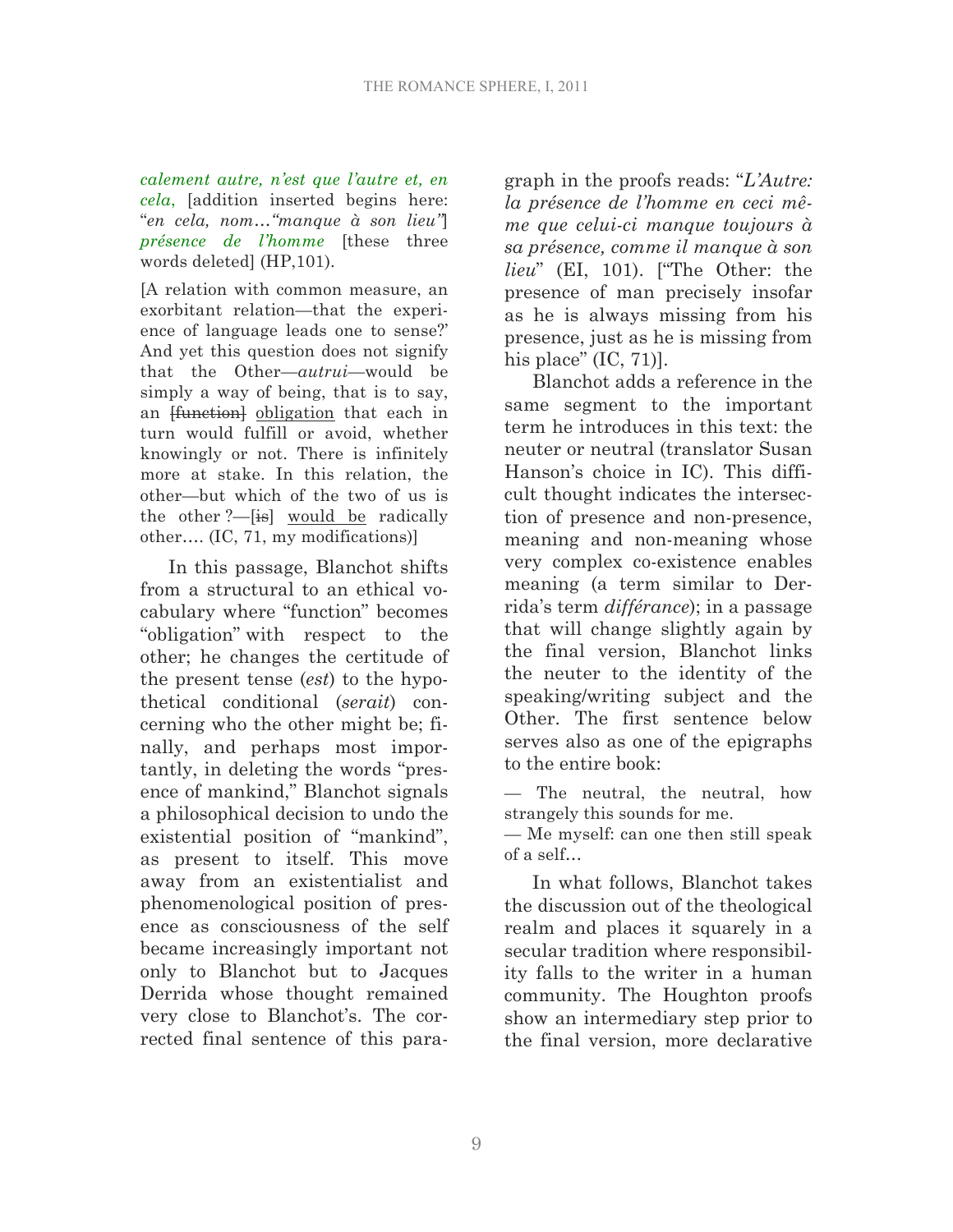and explanatory in showing the "presence of man" as an absence without God:

— *Il est donc temps de retirer ce terme d'autrui, tout en retenant ce qu'il voudrait nous dire : que l'Autre est toujours présence de l'homme, non pas autre comme Dieu ou autre comme nature, mais, en tant qu'homme, plus Autre que tout ce qu'il y a d'autre*. [HP, 101]

[It is time to withdraw this term *autrui*, while retaining what it has to say to us: that the other is always presence of man, not as other as God or other as nature, but as man, more Other than all that is other. (Trans. CM)]

## PUBLISHED VERSION:

— *Peut-être est-il temps, aussi, de retirer ce terme d'autrui, tout en retenant ce qu'il voudrait nous dire : que l'Autre est toujours ce qui en appelle (fût-ce pour le mettre entre parenthèses ou entre guillemets) à l'"homme", non pas autre comme dieu ou autre comme nature, mais, en tant qu'"homme", plus Autre que tout ce qu'il y a d'autre."* (EI, 102)

["Perhaps, also, it is time to withdraw this term *autrui*, while retaining what it has to say to us: that the Other is always what calls upon 'man' (even if only to put him between parentheses or between quotation marks), not the other as God or other as nature but, as 'man,' more Other than all that is other." (IC, 72)]

The second change I will flag extends the discussion of the "neuter" in its proximity to the Other; it occurs at the end of chapter IV,

"The Fragment Word," in section III, *The Absence of the Book (the neutral, the fragmentary)*, just prior to the chapter titled "Forgetful Memory" (HP, 435; IC, 313; EI, 457). Blanchot adds a sequence of fragments [set off by double daggers, ±±], titled "*Parenthèses*", in which the key terms "*partenaire fictif*" (fictive partner, in relation to the Other) appear; Blanchot typed the terms in red ink, indicating roman type to distinguish the words from the rest in italics (HP, 435). Unlike other directives to cut, this passage (which would have been the third paragraph of the penultimate section) *was* placed by the author for inclusion, and repeats the words "*partenaire fictif*". Was the cut an omission? A subsequent excision? We do not know, but assume that another set of proofs exists or existed.

The omitted part is as follows:

Le moi[x], dans sa corrélation à l'Autre où l'Autre est aussi l'absolu de ce rapport, "sait", même s'il ne le sait pas, que, dès qu'il se fige dans une identité, il fige l'autre dans l'unité d'un autre moi, seulement plus inconsistant. Mais il ne peut savoir, même s'il le "sait", que s'il se laissait [xxxxxxxxxxxxx] désappareiller jusqu'à se saisir comme un "je" problématique, seulement posé par l'Autre comme le *partenaire fictif* que l'Autre se donne (tout en le recevant en don) afin d'exercer le rapport d'infinité qui est en jeu dans toute exigence de parole, il entendrait ce "mot de trop" qui ne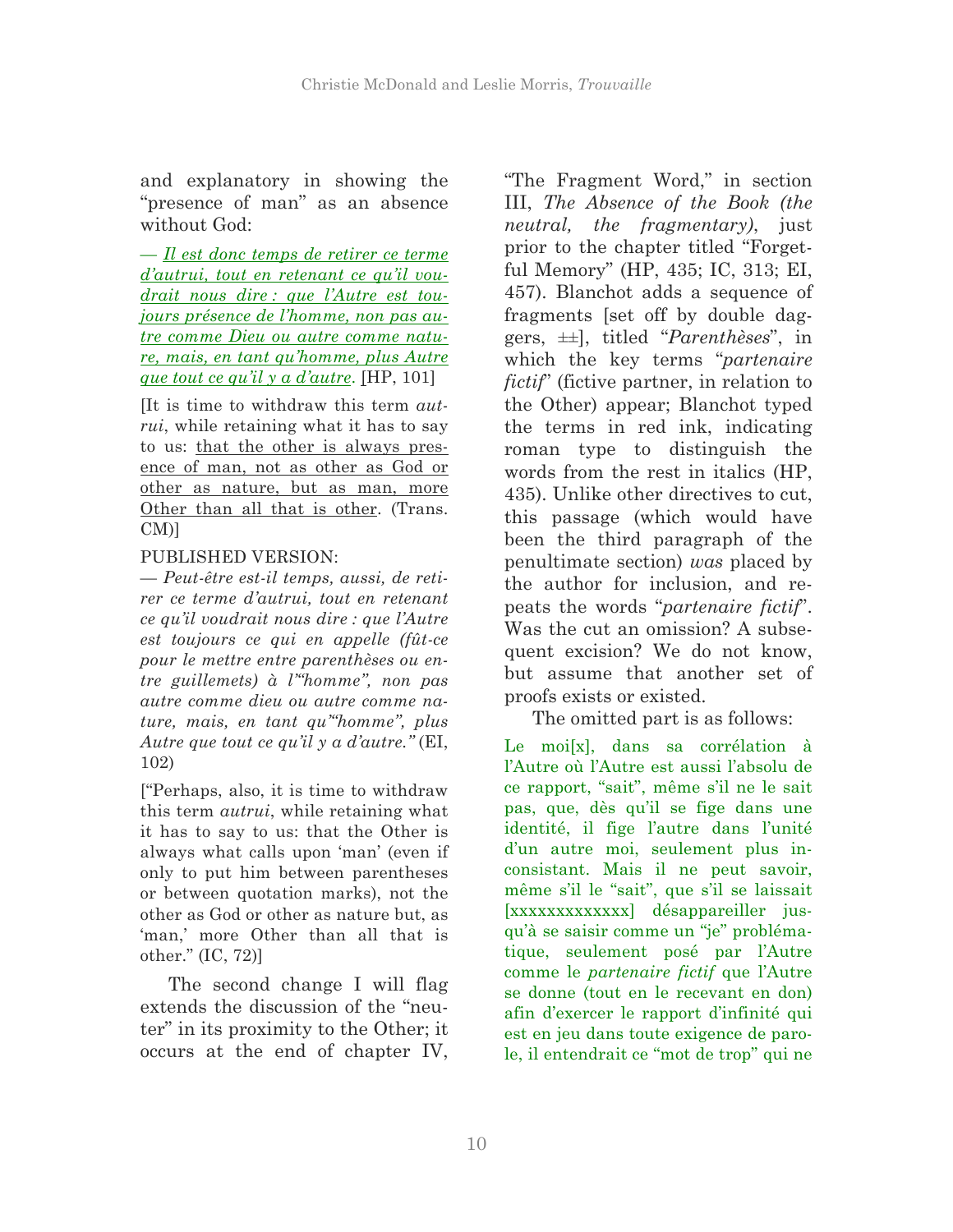## lui parvient que par l'oubli de la mort. (HP, 435)

[The self, in its correlation to the Other, where the Other is also the absolute of this relationship, "knows", even if it does not know, that, as soon as it is fixed in an identity, it fixes the other in the unity of another self, only less consistent. But it cannot know, even if it "knows", that if it allowed itself to be uncoupled to the point of seizing itself as a problematic "I", only set out by the Other as a *fictive partner* that the Other gives itself (even as it receives it as a gift) in order to exercise the infinite relationship at stake with the impossible demand of language, it would hear this "*mot de trop*" which reaches it only through the forgetting of death. (Trans. CM)]

The first two fragments in this section contain internal dialogue, an exchange about the neuter and transcendental unity in which the *fictive partner* is "already broken" (IC, 311). This passages deals with the question of knowledge: how one knows what one knows. Something in fiction, in the fictive and in that which is literary, knows without knowing and allows oblique access to what is inaccessible, enabling both dialogue and the force of fiction.

The devil, as the adage goes, is in the details with such changes, and there will undoubtedly be many ways in which to interpret the modifications found in these proofs. The final example of change underscores the complexity of Blanchot's task as he turned his own articles into a larger work. It involves an excision from the reworked sections about Nietzsche. In the 1960s Nietzsche became important to a generation of philosophers and writers interested in a perspectival approach to truth and value. In 1961, Heidegger published a book on Nietzsche, and I remember as a student in Paris in 1963 listening to the lectures of philosopher Jean Wahl in which he translated and glossed this work (I didn't understand much at the time). Blanchot is interested in the history of Nietzsche's publications, and in *L'Entretien infini* interweaves thoughts about the "falsified" edition of *The Will to Power* (a work compiled posthumously from Nietzche's unfinished papers by Nietzsche's sister), which was used to promote Nazi ideology, and Martin Heidegger's relationship to this text and to Hitler. "Where does the sort of trickery that permitted (not without good faith) an editor's compilation to impose itself as the essential work arise from?" Blanchot asks [Chapter 1, "Nietzsche, Today," *The Limit-experience*, IC, 138; EI, 205]. Yet the end of this sentence referred to Heidegger's naming *The Will to Power* the "essential work": "*le* Hauptwerk*, ainsi que le désigne encore Heidegger?*" ["the *Hauptwerk* as Heidegger still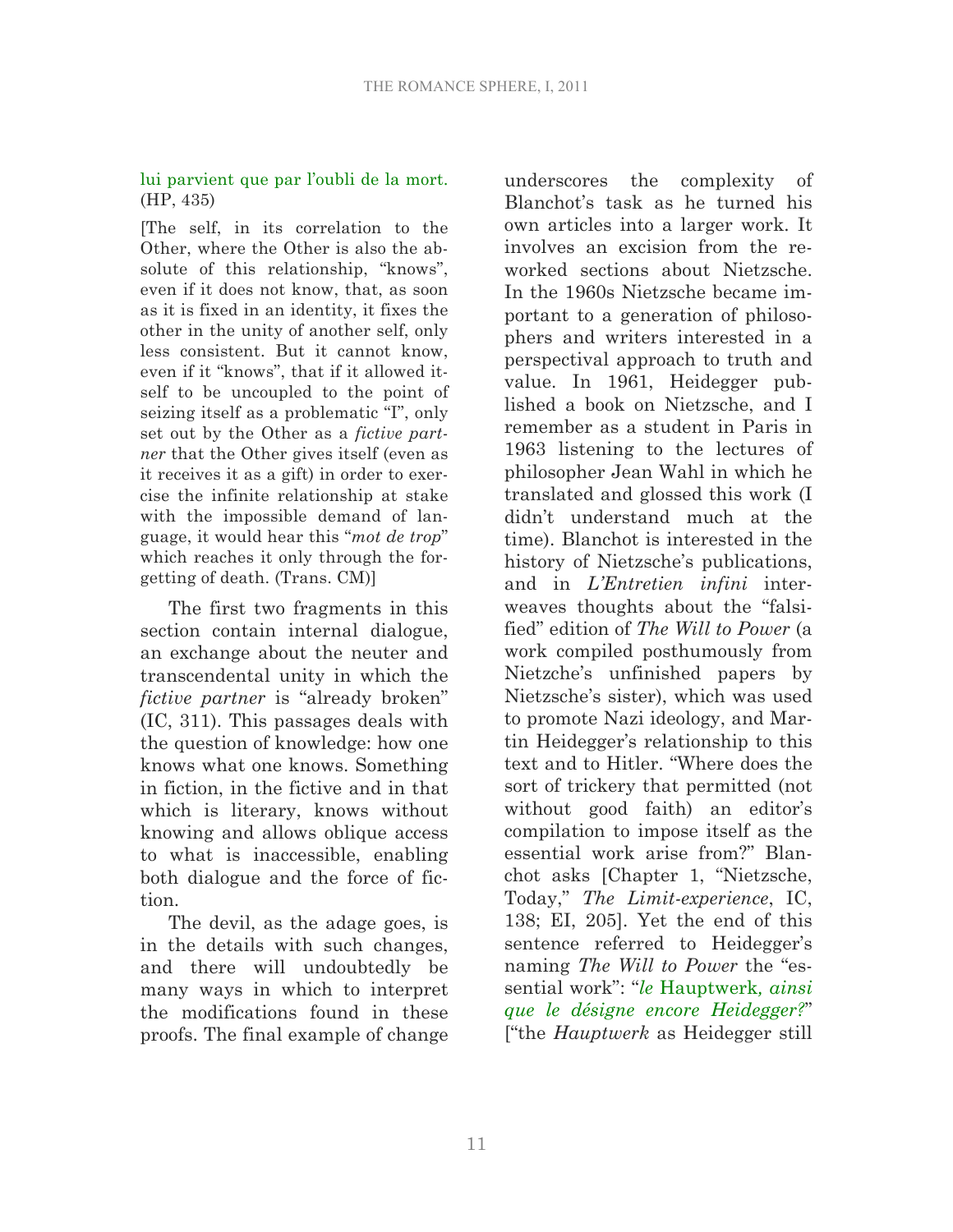calls it"] with a footnote to follow both of which were struck out.

The Harvard Proofs shows the excised section on page 205; here is the text and my translation:

Cependant, en 1953, Heidegger prend bien soin d'indiquer que ce livre n'est que la compilation d'écrits posthumes et « qu'on lui a donné le titre de *Volonté de Puissance* ». Il faut ici préciser qu'avant la publication de Schlechta [an edition of Nietzsche's works in 1953], les lecteurs de Nietzsche n'ignoraient nullement que cet ouvrage était le fait des éditeurs et constitué, dans son ordre, d'un désordre d'écrits de toute origine. Cependant, l'on pouvait croire qu'il s'agissait de matériaux hétéroclites, mais amassés par Nietzsche lui-même en vue d'un grand ouvrage où devait s'exprimer l'essentiel de sa philosophie. Or, il n'y avait rien de tel dans ses papiers. Si Nietzsche a eu parfois l'intention d'écrire un livre qui serait appelé *Volonté de Puissance*, mais aussi bien *L'Éternel Retour* ou *Transmutation de toutes les valeurs* (on a trouvé ces différents titres parmi les projets de publication), on ne trouve rien qu'on puisse avec certitude faire correspondre à ces dispositions. (HP: 205)

[However, in 1953, Heidegger carefully indicates that this book is only a compilation of posthumous writings and "that it had been given the title *Will to Power*." It is important to note that before Schlecta's publication [of an edition of Nietzsche's works<sup>13</sup>], Nietzsche's readers were in no way unaware that this work was the invention of editors and constituted, in

its order, a disorder of writings from many places. However, one might have thought that these were heterogeneous materials, collected by Nietzsche himself in preparation for a great work where his essential philosophy would be expressed. However, this was not the case in his papers. If Nietzsche sometimes had the intention of writing a book that would be called *The Will to Power*, as well as *The Eternal Return*, or the *Transvaluation of Values* (different titles were found in his publication projects), nothing was found that one could correspond with any certainty to these arrangements." (Trans. CM)]

This argument about who knew what, when, continues three pages later in a two-page typescript addition of a much longer footnote, taking aim at Heidegger [HP, 208; EI 208; IC, 448, n. 2]. It may be that Blanchot in so doing is reviewing his own past writings on the extreme right, as Michael Holland argues in an interesting essay entitled "A Wound to Thought."14 But Blanchot's discussion of how Nietzsche's scattered writings came to be a book he never intended—through editor-"forgers" also makes a curiously compelling case *for the archive*, given the need Blanchot seemed to have had to do away with his own; in the scratched-out footnote, he makes reference to Nietzsche's papers in order to prove that they do not correspond to the edited works. The betrayal of an archive by editors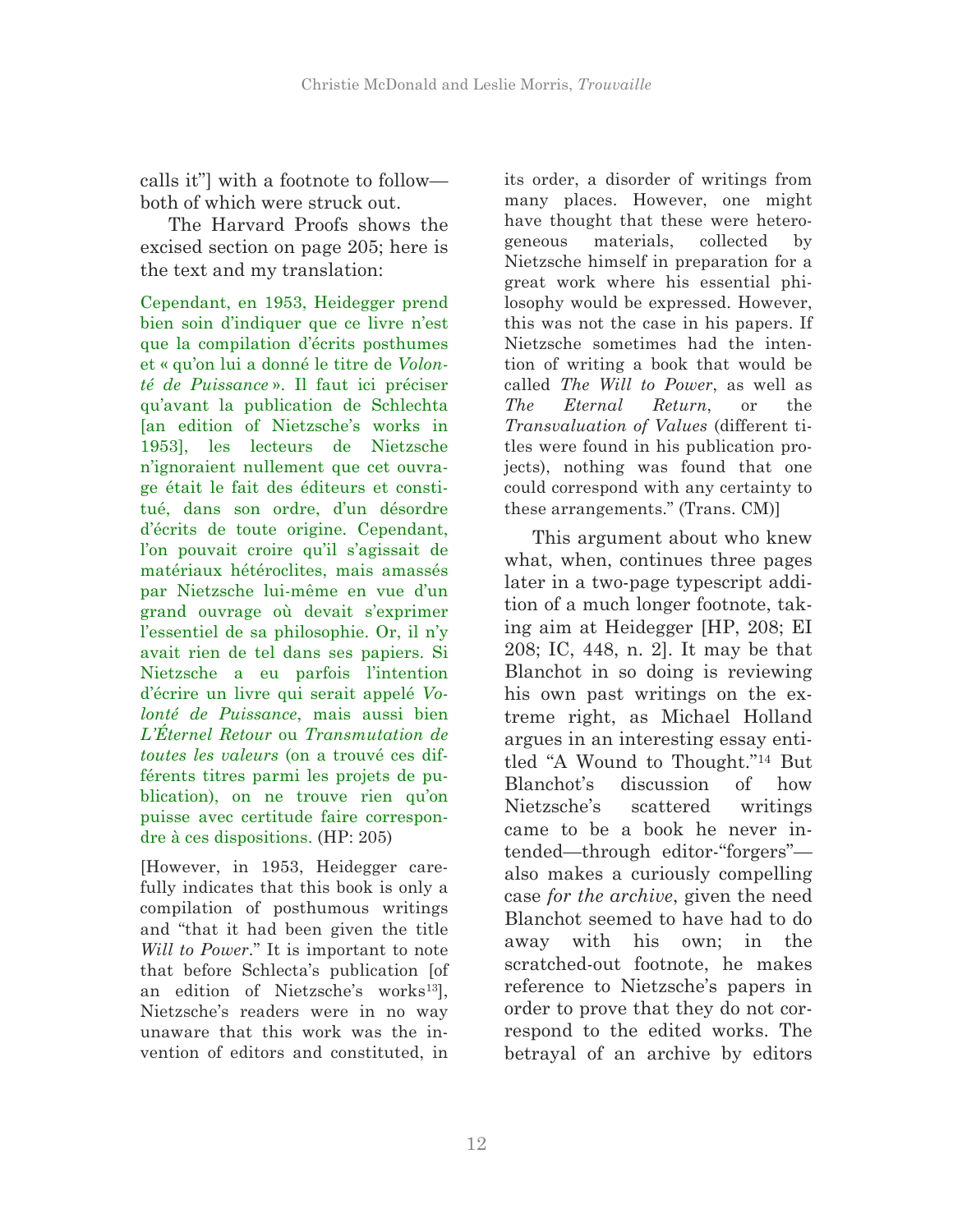concerns Blanchot for the subsequent interpretations and political use of Nietzsche's work. Were they also concerns for him about his own writing? He had been edited by his longtime friend Dominique Aury, and Jean Paulhan; together they shared a common "secret" (biographer David's hypothesis) in their ideological past. The archive could on the one hand restore the context for Nietzsche's writing, and even bring to literary glory such writers as Kafka, Simone Weil, Rimbaud, Musil and others. But on the other hand the very existence of an archive generates anxiety (about future interpretation) so great that Blanchot exhorts writers to "leave nothing behind, destroy everything you wish to see disappear; do not be weak, have confidence in no one, for you will necessarily be betrayed one day" [IC, 139].15 When Blanchot acknowledges the importance of the archive to undo falsification of Nietzsche's works, he raises the philosophical question of how much authorial intention and an ethics of responsibility come into play.16 Exquisitely alert to the contradictions of the fragmentary writing he was developing, with the near erasure of author and intention, Blanchot nevertheless leaves an ambivalent message concerning the archive in general and his own in particular as though documents may provide self-incriminating evidence (of an author, history and politics).

Angie David's biography of Dominique Aury and Christophe Bident's biography of Blanchot describe in careful detail the trajectory of a young intellectual who, on the extreme 'non-conformist' right in the 1930s (a nationalist, monarchist, and dissident position difficult to pigeon-hole), abandoned that position by 1943, and later became a writer of the extreme left. While David's biography refers to Blanchot's correspondence from the 1960s in private collections, thus incorporating archival material, Bident writes an intellectual biography based largely on the published works (eschewing psychobiography in line with Blanchot's thought).

For the reader, scholar and writer, archives offer a gateway to exploration of the past, but such archives have to be found and made accessible in order to be explored.

**LM:** Nietzsche's sister may have thought she was doing what her brother would have wanted, bringing his unfinished work to the world of philosophy in published form. At least she did not then destroy the papers; if the archive had not survived her editorial work, how would Blanchot or Heidegger know what had happened? Sometimes the archive does not survive.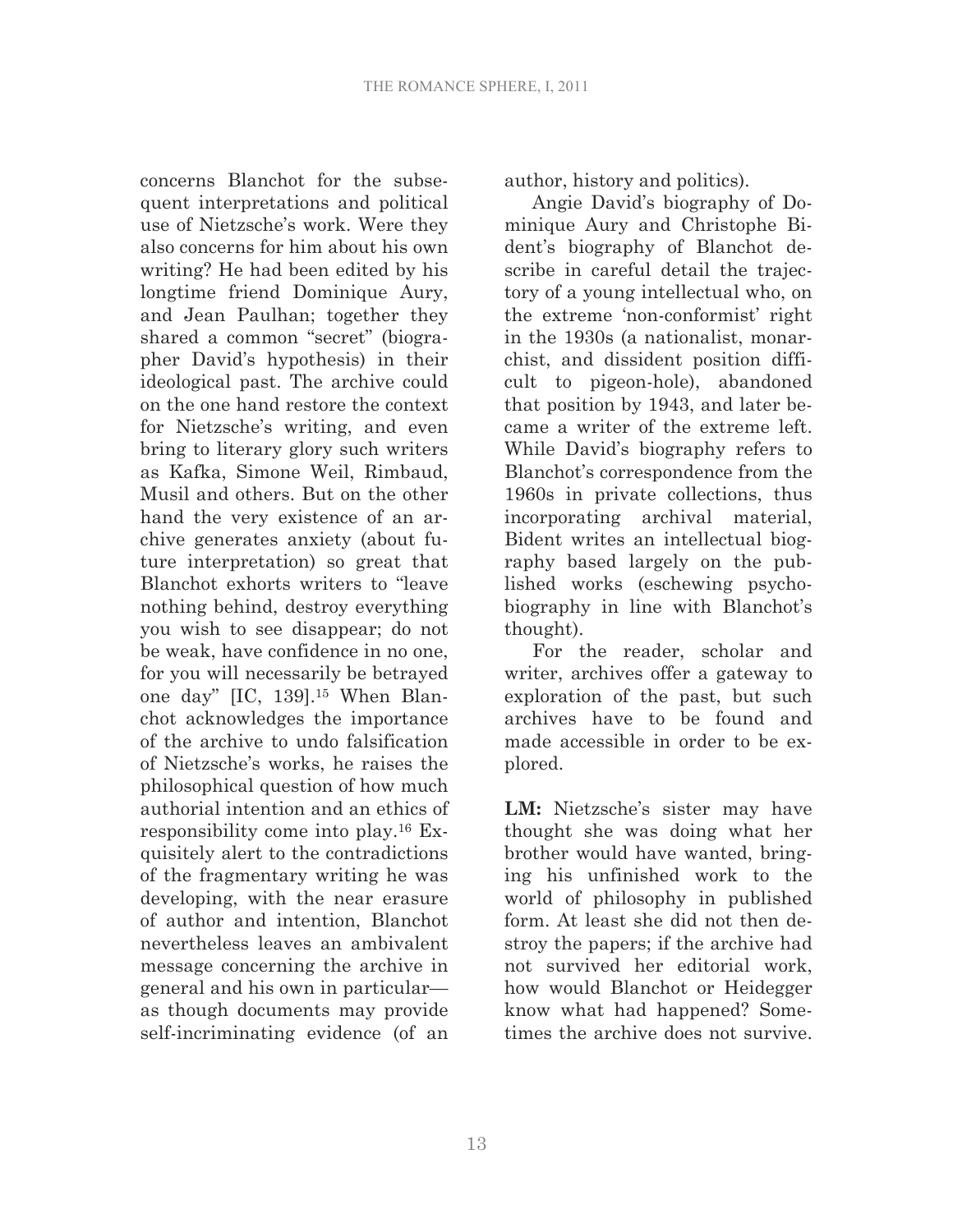Or it is kept in private hands, and made selectively available to a chosen few. Families and disciples often have an emotional commitment to the figure of the author that may cloud their judgment; just as some scholars may choose very selectively from an archive those letters or documents that support their particular theory, while ignoring others that contradict it. The important thing is for the archive to survive in a place where it is made available to all, without prejudice, and where things are not removed or added to falsify the record. In other words, the archive's integrity as a record of the author's work must be preserved.

Christie also mentions that she has been unable to get access to any editorial correspondence that might survive in Gallimard's files between Blanchot and Aury, his editor on *L'Entretien infini.* I do wonder, with Christie, if Blanchot's awareness of what had happened with Nietzsche's papers worried him enough that he ensured that nothing of his papers would survive that would aid such "falsification" of his own work. Or did he leave more than what was retrieved by the bookseller from the rubbish, and is there more out there to be discovered? Gallimard's files might provide additional insight; but of course Gallimard is a privately held company, whose aim is to publish new books and make a profit, rather than to devote time to answering reference questions. Again, the advantage of having material in a research library such as Houghton, whose mission is to make such material accessible, is clear.

**CM:** Yes, archives both private and public give access to the past at the same time that they contain in germ many stories and future narratives. In Blanchot's case, this is borne out by analyses decades later of his writings from the1930s,17 and by his own publication of *The Instant of My Death* (1994), in which he reworks "material" of his archive from the past.18 As Denis Hollier has suggested for Blanchot's work in the  $1930s$ , <sup>19</sup> a change of politics may be contemporaneous with changes in form and content. So we glimpse in the proofs of *L'Entretien infini* Blanchot's struggle from the late 1950s to the late 1960s to make changes in his critical thought: the intellectual and writerly transition from journalistic writing to a more sustained—albeit difficult to categorize—genre.

One of Blanchot's anonymous interlocutors in *L'Entretien infini* reflects that "There are those who seek, looking to find—even knowing they will almost necessarily find something other than what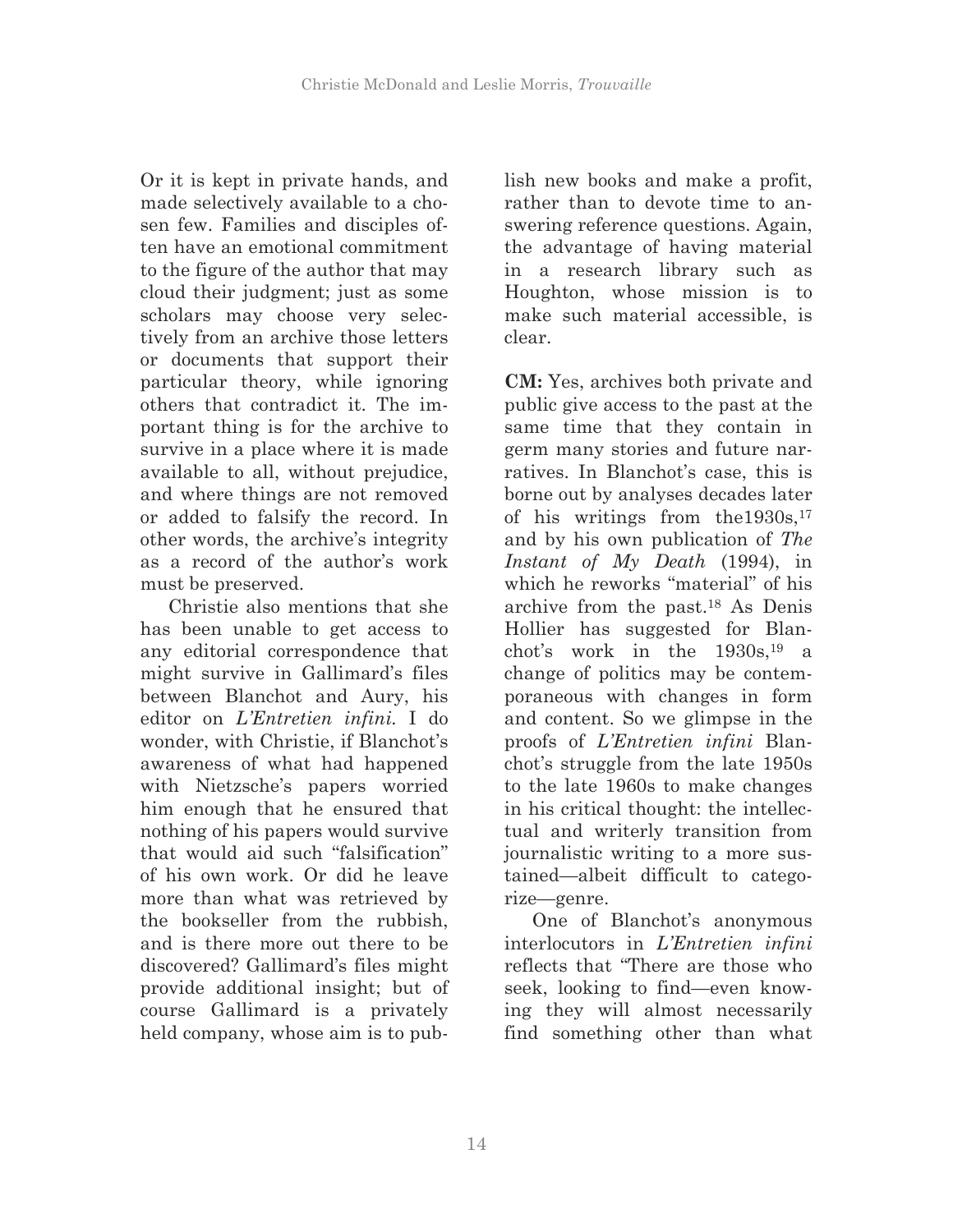they are searching for" ["Speaking is Not Seeing", Section I, *Plural Speech (the speech of writing)*], to which the next interlocutor responds, "To find is almost exactly the same word as 'to seek' [*chercher*], which means to 'take a turn around'" [IC, 25]. And: "To find is to seek in relation to the center that is, properly speaking, what cannot be found" [IC, 26; EI, 21]. These corrected proofs attest to a movement of searching, finding, and decentering, in which Blanchot dialogues with himself—as writers do when they rethink, redirect and turn around their thought. It is my hope that others will seek out these proofs, and find, as I did, something more than what is expected.

**LM and CM:** We are very grateful to the vigilant scholars who informed us about the existence of these proofs; and equally grateful to those who endowed the acquisitions funds at Houghton and Widener Library (Amy Lowell Trust, and the Patrick Grant Second Memorial Fund) and especially the anonymous donor whose generosity made this acquisition possible.20 We are pleased that scholars will now be able to consult this unique set of proofs when they work on this important writer.

 <sup>1</sup> Christie McDonald (ed.), *Images of Congo: Anne Eisner's Art and Ethnography, 1946-58* (5 Continents, 2005).

<sup>&</sup>lt;sup>2</sup> http://this-space.blogspot.com/2009/03/fragments-of-true-boss.html.<br><sup>3</sup> We are indebted to bookseller Jean-Yves Lacroix, who told Leslie Morris of the earlier history of the Blanchot materials in an e-mail of 2 July 2009.

<sup>4</sup> http://blogs.law.harvard.edu/houghtonmodern/2009/06/11/blanchot. 5 See Eric Hoppenot, *Maurice Blanchot, de proche en proche dirigé par Eric Hoppenot et coordonné par Daïana Manoury* (Complicités, 2008); and Maurice Blanchot, *Écrits politiques: 1953-1993*, ed Éric Hoppenot (Gallimard, 2008).

<sup>6</sup> Eric Hoppenot, e-mail to Christie McDonald, September 29, 2009.

<sup>7</sup> See Claude Lévesque, *L'étrangeté du texte*. *Essai sur Nietzsche, Freud, Blanchot et Derrida* (VLB éditeur, 1976); "L''écriture sous rature' de Maurice Blanchot," in *Le proche et le lointain* (VLB éditeur, 1994), 161-84. See also Christie McDonald (ed.), *The Ear of the Other: Texts and Discussions with Jacques Derrida* (1982), trans Peggy Kamuf ( University of Nebraska Press, 1985).

<sup>8</sup> Letter to Dominique Aury, February 18, 1969, cited in Angie David, *Dominique Aury* (Éditions Léo Scheer, 2006), 380.

<sup>9</sup> Maurice Blanchot, *The Infinite Conversation*, trans. Susan Hanson (University of Minnesota Press, 1993), xi. Original French edition, *L'Entretien infini* (Gallimard, 1969), *Werke in sechs Bänden* vi. Henceforth IC and EI.